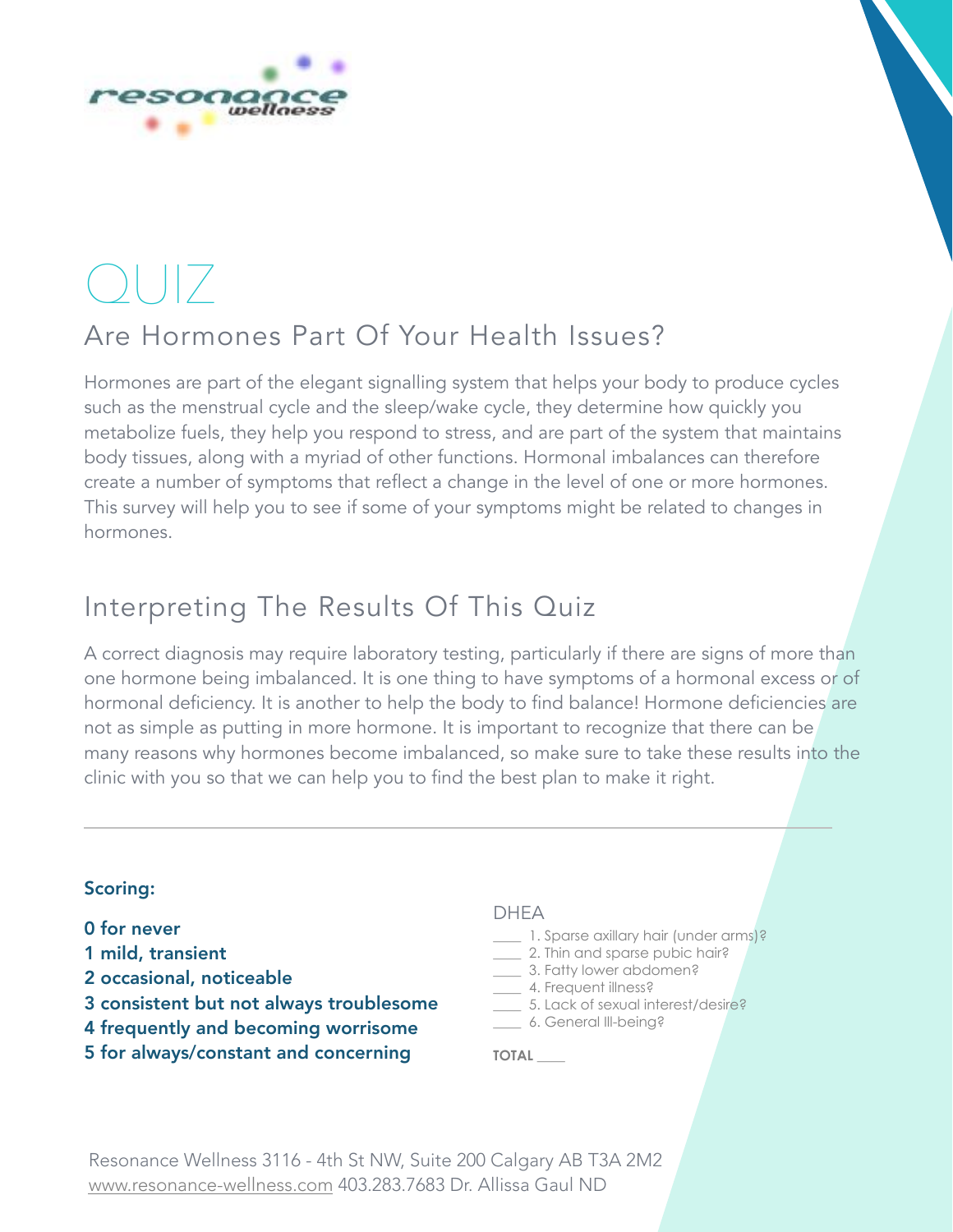# Pregnenolone

- \_\_\_\_ 1. Joint stiffness?
- \_\_\_\_ 2. Poor memory (short/long term)?
- \_\_\_\_ 3. Back pain?
- \_\_\_\_ 4. Joint problems?
- \_\_\_\_ 5. Headaches?
- \_\_\_\_ 6. Hearing loss, ringing in ears?

# **TOTAL** \_\_\_\_

# Testosterone:Estrogen Ratio

#### **Fitness**

- \_\_\_\_ 1. Poor flexibility?
- \_\_\_\_ 2. Low tolerance to any exercise?
- \_\_\_\_ 3. Poor muscle tone in arms?
- \_\_\_\_ 4. Poor muscle tone in legs?
- \_\_\_\_ 5. Loss of muscle strength?

#### **Body Fat**

- \_\_\_\_ 6. Excess fat on breasts?
- \_\_\_\_ 7. Fat on belly?
- **\_\_\_\_** 8. Fat on hips and buttocks?
	- \_\_\_\_ 9. Cellulite (thighs/buttocks)?

## **General Health**

- \_\_\_ 10. Sunburn easily?
- \_\_ 11. Varicose veins?
- 12. Bruise easily?
- \_\_\_\_ 13. Slow wound healing response?
- \_\_\_ 14. Difficulty urinating?
- \_\_\_\_ 15. Dry eyes?
- $_$  16. Dry mouth?
- \_\_\_\_ 17. Pale appearance to skin?
- 18. Skin acne and/or boils?
- \_\_\_\_ 19. Wrinkles on forehead?
- \_\_\_\_ 20. Wrinkles around eyes?
- \_\_\_\_ 21. Gums bleed easily?

## **Emotions/Mental**

- \_\_\_\_ 22. Loss of drive /motivation?
- \_\_\_\_ 23. Poor self image?
- \_\_\_\_ 24. Depression?
- \_\_\_\_ 25. Overly sensitive/emotional?
- \_\_\_\_ 26. Poor Memory?
- 27. Poor concentration?

## **Sexuality**

- \_\_\_\_ 28. Difficulty achieving orgasm?
- \_\_\_\_ 29. Unsatisfactory orgasm intensity?
- \_\_\_\_ 30. Difficulty becoming sexually aroused?
- \_\_\_\_ 31. Lack of interest in sex?
- \_\_\_\_ 32. Hard to achieve satisfying orgasms?
- \_\_\_\_ 33. Inability to achieve vaginal
- lubrication?
- \_\_\_\_ 34. Long periods of abstinence?
- \_\_\_\_ 35. How much lower is your sex drive now than when you were 20?

Resonance Wellness 3116 - 4th St NW, Suite 200 Calgary AB T3A 2M2

[www.resonance-wellness.com](http://www.resonance-wellness.com) 403.283.7683 Dr. Allissa Gaul ND

# **TOTAL** \_\_\_\_

# Male – Testosterone

- \_\_\_\_ 1. Weak erections?
- \_\_\_\_ 2. Lowered frequency of erections?
- \_\_\_\_ 3. Lowered frequency of early morning erections?
- 4. Graying hair?
- \_\_\_\_ 5. Hair loss on upper scalp?
- \_\_\_ 6. Irritable?
- \_\_\_\_ 7. Poor beard growth?
- \_\_\_ 8. Hearing loss?
- \_\_\_\_ 9. Sparse hair on chest?
- \_\_\_\_ 10. Sparse hair on abdomen?
- \_\_\_\_ 11. Sparse hair on Legs? \_\_\_\_ 12. Shortness of breath?
- 

# **TOTAL** \_\_\_\_

# Female – Estrogen

- 1. Periods are irregular & painful?
- \_\_\_\_ 2. Periods have stopped (menopausal)?
- \_\_\_\_ 3. Lethargy, fatigue, memory loss?
- \_\_\_ 4. Vaginal dryness?
- \_\_\_\_ 5. Pain during intercourse?
- \_\_\_\_ 6. Excess body hair?
- \_\_\_ 7. Small breasts?
- \_\_\_\_ 8. Drooping, limp breasts?
- \_\_\_\_ 9. Bladder infections?
- \_\_\_\_ 10. Urinary incontinence?
- \_\_\_\_ 11. Hot flushes?
- \_\_\_\_ 12. Night Sweats?
- \_\_\_\_ 13. Loss of libido?
- \_\_\_\_ 14. Tension, irritability, anxiety?
- \_\_\_\_ 15. Headache?
- \_\_\_\_ 16. Joint pains and/or stiffness?
- \_\_\_ 17. Weight gain?
- \_\_\_\_ 18. Thinning hair?
- \_\_\_ 19. Ageing wrinkled skin?
- 20. Wrinkles above lip?

# **TOTAL** \_\_\_\_

# **Thyroid**

- **1. Extra sensitive to cold, during winter?**
- \_\_\_\_ 2. Cold hands and/or feet?
- \_\_\_\_ 3. Poor circulation?
- $\frac{4. \text{Tired}}{2}$
- \_\_\_\_ 5. Tired when waking in morning?
- \_\_\_\_ 6. Tired at rest when not moving?
- \_\_\_\_ 7. Reduced vitality?
- \_\_\_ 8. Lack of energy?
- \_\_\_\_ 9. Sleepy during day?
- \_\_\_\_ 10. Slow movements & reaction time?
- \_\_\_\_ 11. Distracted?
- \_\_\_\_ 12. Depressed? \_\_\_\_ 13. Headaches?

\_\_\_\_ 14. Poor memory? 15. Poor concentration?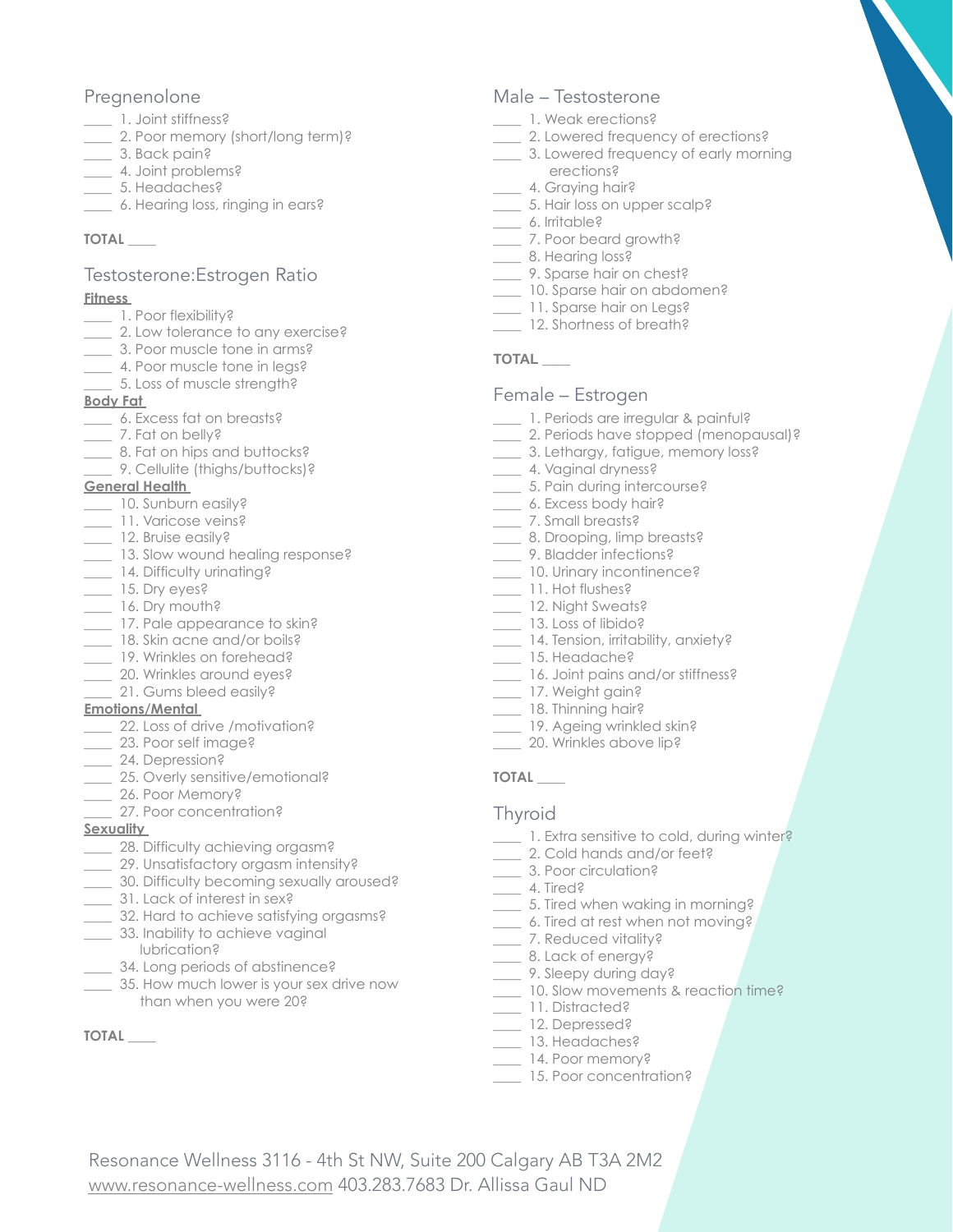- \_\_\_\_ 16. Nervous?
- \_\_\_\_ 17. Irritable?
- \_\_\_\_ 18. Swollen eyelids or a puffy face?
- \_\_\_\_ 19. Swollen hands or feet?
- \_\_\_\_ 20. Tendency to gain weight?
- \_\_\_\_ 21. Poor appetite?
- \_\_\_\_ 22. Always hungry?
- \_\_\_\_ 23. Frequent Constipation?
- \_\_\_\_ 24. Intolerance to fatty foods?
- \_\_\_\_ 25. Bedwetting as a child?
- \_\_\_ 26. Nose bleeds?
- \_\_\_\_ 27. Slow heart palpitations?
- 28. Muscle cramps at night in limbs (Feet, calves, hands)?
- \_\_\_\_ 29. Aching wrists or carpel tunnel syndrome?
	- \_\_\_\_ 30. Stiff joints in the morning?
- \_\_\_\_ 31. Joint pain worse during cold 0 1 2 3 and/or wet weather?
- \_\_\_\_ 32. Hoarse voice in morning?
- \_\_\_\_ 33. Ear tingling and/or deafness?
- \_\_\_\_ 34. Sore throat often?
- \_\_\_\_ 35. Bronchitis?
- \_\_\_\_ 36. Dry skin (face, elbows, legs)?
- \_\_\_\_ 37. Lack of perspiration during physical activity?
- \_\_\_\_ 38. Finger nails- brittle/slow to grow?
- \_\_\_\_ 39. Slow hair growth?
- \_ 40. Rarely thirsty?

#### **TOTAL** \_\_\_\_

# Growth Hormone

- \_\_\_\_ 1. Thinning hair?
- $\frac{1}{2}$ . Thin skin?
- \_\_\_\_ 3. Deep wrinkled face?
- 4. Thin Lips?
- \_\_\_\_ 5. Sagging cheeks?
- \_\_\_\_ 6. Loose skin under chin?
- \_\_\_\_ 7. Bags under eyes?
- \_\_\_\_ 8. Ridges in your nails?
- \_\_\_\_ 9. Receding gums?
- \_\_\_\_ 10. Sagging skin under arm?
- 11. Flabby drooping belly?
- \_\_\_ 12. Sagging body?
- \_\_\_\_ 13. Increased body fat?
- 14. Wrinkled hands?
- \_\_\_\_ 15. Sagging buttocks?
- \_\_\_ 16. Cellulite?
- \_\_\_\_ 17. Flabby inside thighs?
- \_\_\_\_ 18. Fat cushions above the knee?
- 19. Frequent infections?
- 20. Frequent colds or flu?
- 21. Decreased muscle strength? \_ 22. Decreased muscle mass?
- \_\_\_\_ 23. Do you get tired easily?
- \_ 24. Constantly tired?
- **25.Difficulty recovering after a late night?**
- \_\_\_\_ 26. Difficulty staying up past 12pm?
- \_\_\_\_ 27. Need for a lot of sleep?
- **28. Low resistance to stress?**
- \_\_\_\_ 29. Feel unable to cope with stress?
- \_\_\_\_ 30. Unassertive, complacent, meek?
- \_\_\_\_ 31. Too emotional?
- \_\_\_\_ 32. Loss of self-control?
- \_\_\_\_ 33. Unexplained mood swings?
- \_\_\_\_ 34. Low self esteem?
- \_\_\_\_ 35. Anxious? \_\_\_\_ 36. Depression?
- \_\_\_\_ 37. Intolerance to cold?
- \_\_\_\_ 38. Feel isolated, prefer to stay in?
- \_\_\_\_ 39. Sharp voice?
- \_\_\_\_ 40. Losing temper, screaming easily?
- \_\_\_\_ 41. Decrease in sex drive &/or libido?
- \_\_\_\_ 42. Weaker erections or a decrease in vaginal lubrication?

# **TOTAL** \_\_\_\_

#### **Cortisol**

- \_\_\_\_ 1. Shortness of breath?
- \_\_\_\_ 2. Allergic reactions, sneezing, runny nose, sore throat?
- \_\_\_\_ 3. Do you feel the need to nap or rest for long periods of time?
- \_\_\_\_ 4. Low resistance to stress?
- \_\_\_\_ 5. Dizzy when standing up?
- \_\_\_\_ 6. Low blood pressure?
- \_\_\_\_ 7. Fast beating heart in stressful situations?
- \_\_\_\_ 8. Feel better after eating something sweet?
- \_ 9. Crave salty or spicy foods?
- \_\_\_\_ 10. Digestive problems?
- \_\_\_\_ 11. Nausea?
- \_\_\_ 12. Underweight?
- \_\_\_\_ 13. Inflammatory arthritis?
- \_\_\_\_ 14. Intolerance to medications?
- \_\_\_\_ 15. Allergic symptoms present in (nose, throat , ears and/or skin)?
- \_\_\_\_ 16. Food allergies?
- \_\_\_ 17. Large brown age spots?
- \_\_\_\_ 18. Large white spots of de-
- pigmentation?
- \_\_\_\_ 19. Eczema?

## **TOTAL** \_\_\_\_

## Cortisol Excess

- \_\_\_\_ 1. Balloon like swollen face?
- \_\_\_ 2. Excitable?
- \_\_\_\_ 3. Excessive Energy?

## **TOTAL** \_\_\_\_

Resonance Wellness 3116 - 4th St NW, Suite 200 Calgary AB T3A 2M2 [www.resonance-wellness.com](http://www.resonance-wellness.com) 403.283.7683 Dr. Allissa Gaul ND